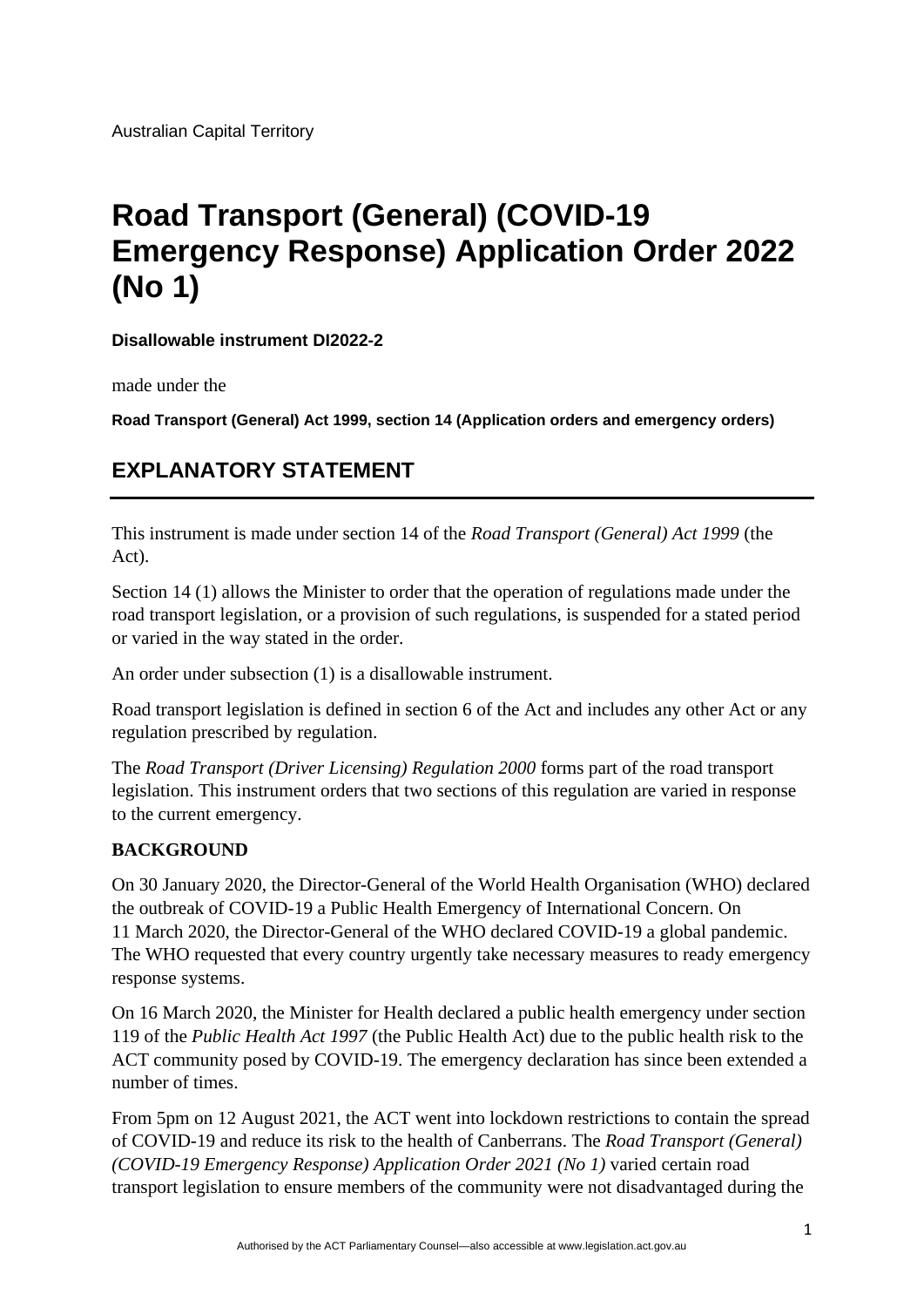lockdown due to the necessary suspension of Government and other Services. Although the lockdown has ended, businesses and various Government services continue to be impacted while managing the current health emergency and it is necessary for certain arrangements to be extended.

This instrument continues two of the arrangements progressed in the *Road Transport (General) (COVID-19 Emergency Response) Application Order 2021 (No 1)* about driver licence expiry dates. This instrument orders that two sections of the *Road Transport (Driver Licensing) Regulation 2000* are varied to extend the expiry date of learner licences for six months to ensure that members of the community are not disadvantaged at this time due to the impact of the current health emergency on Government and non-Government services and the community in general.

#### **HUMAN RIGHTS IMPLICATIONS**

The instrument does not engage any human rights set out in the *Human Rights Act 2004*.

#### **CLIMATE CHANGE IMPLICATIONS**

There are no climate change implications associated with this instrument.